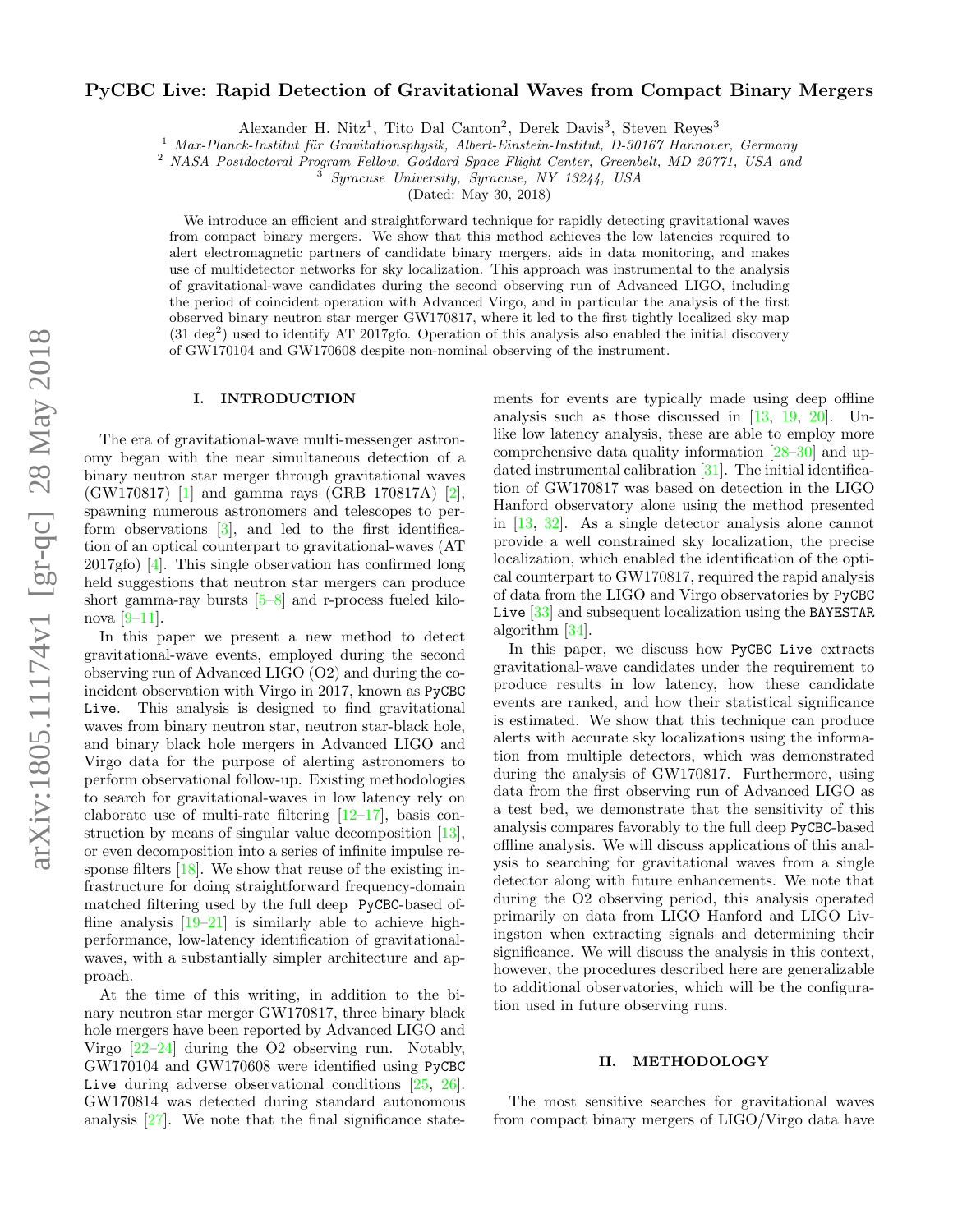

<span id="page-1-1"></span>FIG. 1. A diagram of how data is processed by the PyCBC Live low-latency analysis. Data is analyzed in discrete *analysis* segments with a fixed *analysis stride* between them, in this case 8 seconds. The amount of data required varies by the template being analyzed. The maximum latency of this method is 20s for the configuration used in the diagram above. The average latency from merger to identification is 16s. In practice, additional time is required to calibrate and distribute the strain data to computing resources where the low latency analysis takes place, typically ∼10s. Furthermore, critical information such as the sky localization, nearly takes an additional 10s to be generated after an event is initially identified and uploaded to the Gravitational-wave Candidate Database (GraceDB) [\[35\]](#page-9-5). This occurs as a separate follow-up process.

relied upon matched filtering [\[19,](#page-8-12) [36](#page-9-6)[–38\]](#page-9-7), which is an optimal technique for extracting signals from stationary colored Gaussian noise. Since the data is not Gaussian, but instead contains many classes of transient non-Gaussian noise, numerous additional signal consistency tests are also employed [\[38\]](#page-9-7) to mitigate the large signal-to-noise ratios that can be produced [\[39,](#page-9-8) [40\]](#page-9-9). This method works when there are accurate models of the gravitational waveform [\[41–](#page-9-10)[44\]](#page-9-11). A discrete set of waveform templates is chosen carefully to search over a wide range of binary component masses and spins [\[45–](#page-9-12)[48\]](#page-9-13). The parameter space searched and the templates chosen for the first and second observing runs of Advanced LIGO are described in [\[49,](#page-9-14) [50\]](#page-9-15).

In this section we will detail how we adapt these methods for low latency analysis to extract candidate events from gravitational-wave data  $(II A)$ , rank candidates found in one or more detectors  $(IIB)$ , and empirically estimate the background to determine the rate of false alarms  $(II C)$ . We find that we are able to achieve a high throughput low-latency analysis, using only straightforward frequency-domain matched-filtering, based on the methods described in [\[19\]](#page-8-12) and [\[38\]](#page-9-7). The philosophy behind the design of this analysis has been to achieve low latencies while maintaining a straightforward filtering design and leveraging the tools built into the PyCBC gravitational-wave analysis library [\[51\]](#page-9-16) which was used to construct the deep offline analysis that determines the significance of LIGO/Virgo detections [\[19,](#page-8-12) [20\]](#page-8-19).

The latency goal of PyCBC Live is determined by external latencies such as the production, aggregation and transfer of the strain data, the sky localization of candidates, and the generation and distribution of the resulting alerts. All these processes set the appropriate la-

tency time scale to achieve at O(10s), which is achieved by PyCBC Live as described next.

### <span id="page-1-0"></span>A. Extracting Gravitational-wave Signals

This section focuses on the extraction of gravitationalwave signals from observatory data: the aim of this step is to generate a matched-filter signal-to-noise-ratio (SNR) time series for each template in a predefined bank of waveforms. Each template represents a specific choice of signal parameters the analysis is searching for. Lowlatency design requires that the analysis of a portion of data be completed for the entire template bank within a short, fixed amount of time, and be able to keep pace with the incoming data. This portion of the analysis is highly parallel and may conceptually proceed independently for each template and each observatory's data being analyzed. Finite impulse response (FIR) filters are used to guarantee a fixed latency with predetermined time invariant properties. As such, the overall latency of our analysis is limited by the duration of all the filtering operations, along with the analysis stride, which determines the pace at which data is analyzed. For the filter configuration used in the O2 LIGO/Virgo observing run, the maximum latency incurred by this analysis method is 20s, with an average latency of only 16s.

In O2 the *analysis stride* was chosen to be 8 seconds. New data is read in and preconditioned by highpassing and resampling using zero-phase FIR filters generated by applying a Kaiser window to the ideal frequency response [\[52\]](#page-9-17). The highpass filter corner frequency is set at 15 Hz, primarily to reduce the dynamic range of the data. This allows the computationally-intensive part of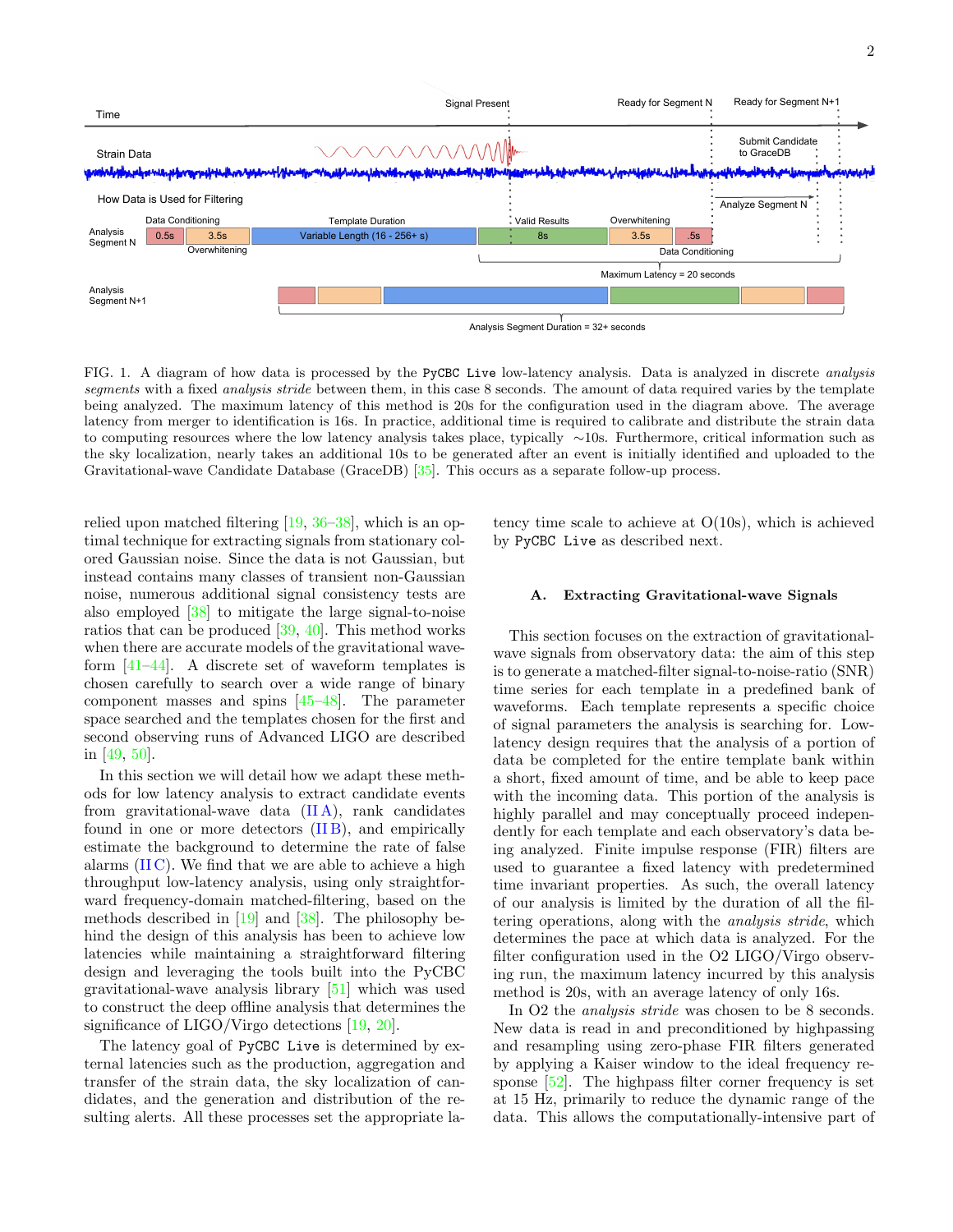the analysis to be performed in single-precision floating point arithmetic. We also downsample the data, which is originally recorded at 16384 Hz, to 2048 Hz. We can safely discard the higher frequency data as the bulk of the signal power is accumulated well below the Nyquist frequency of 1024 Hz, even for binary neutron star signals which reach several kHz. The portion of time-domain data corrupted due to filtering is then discarded and a continuous stream of preconditioned data, free from boundary artifacts, is produced by combining with previous data. The preconditioned stream is delayed by  $\sim 0.5$ s due to the chosen duration of the highpass and resampling FIR filters.

The matched filter signal-to-noise ratio  $\rho$  is constructed according to  $[37, 38]$  $[37, 38]$  $[37, 38]$ , for a template waveform h, and data s, which can be defined as,

$$
\rho^2 \equiv \frac{\| \langle s | h \rangle \|^2}{\langle h | h \rangle} \tag{1}
$$

where the inner product is

$$
\langle a|b\rangle = 4 \int_0^\infty \frac{\tilde{a}(f)\tilde{b}^*(f)}{S_n(f)} df \tag{2}
$$

and  $S_n(f)$  is the estimated one-sided power spectral density (PSD) of the noise around the time of a candidate event. The power spectral density is estimated from each observatory's data using Welch's method and median averaging [\[53\]](#page-9-19). The prior minute of data is divided into 4s intervals which overlap by 50%, and are then hannwindowed and converted to the frequency domain. The median of each frequency bin is then taken across all intervals, thus preventing short transient signals from biasing the  $S_n(f)$  estimate. The median estimate is also robust to the presence of compact-binary-merger signals in the data, since the monotonic increase in frequency of such signals over time causes them to only affect one sample of any frequency bin.

The signal-to-noise time series is,

$$
\rho^2(t) = \frac{4}{\langle h|h\rangle} \int_0^\infty \frac{\tilde{s}(f)\tilde{h}^*(f)}{S_n(f)} e^{2\pi i f t} df \tag{3}
$$

which can be efficiently computed by use of the inverse fast Fourier transform.

Fig [1](#page-1-1) provides an overview of the filtering stages and their data use requirements. The analysis segment, which contains the complete amount of data needed to produce a portion of uncorrupted SNR time series is shown. We can consider the action of the matched filter itself as an FIR filter with a length determined by the signal duration in the analyzed frequency band. For the analysis of O2 data, this duration is determined by the lower frequency cutoff chosen independently for each template. Using this lower frequency cutoff accumulates at least 99.5% of signal power relative to using a much lower fre-quency cutoff<sup>[\[50\]](#page-9-15)</sup>. A fixed number of segment sizes (typically multiples of 16 s) is chosen, allowing templates to

be grouped together into sets of similar duration, and analyzed together using batched operations.

Overwhitened data is produced for each analysis segment size by constructing an FIR filter from  $1/S_n(f)$ via a truncation in the time domain and multiplying the frequency-domain data by the corresponding transfer function [\[38\]](#page-9-7). The amount of data corrupted by this filter is discarded, introducing an additional ∼ 3.5 s of latency. We can finally compute an *analysis stride* worth of valid SNR outputs for each template by way of batched inverse FFT.

# <span id="page-2-0"></span>B. Selecting and Ranking Gravitational-wave Candidate Events

In this section we will present how candidate events are identified and how they are ranked based on their signal and astrophysical consistency. We will restrict the discussion to the LIGO-Hanford and LIGO-Livingston observatories, as this was the configuration used in O2, but we note that these procedures can be extended to additional observatories.

Using the SNR time series for each template and observatory, we first identify the peak SNR in each analysis stride. This defines a single-detector trigger. Generating triggers for each local SNR maximum would lead to a prohibitively large number of triggers. An effective and widely-used means of controlling the number of triggers we need to analyze with minimal loss of sensitivity is to threshold on the peak SNR at  $\sim$  5.5. The bank of templates is divided among dozens of compute nodes for parallel analysis. Only the loudest  $O(10)$  triggers from the set of templates being analyzed by a particular compute node are kept. In all we accept  $O(10^3)$  single detector triggers from each observatory for every analysis segment. Comparison of this procedure to the one used for the deep PyCBC-based offline analysis presented in [\[19,](#page-8-12) [20\]](#page-8-19) shows this procedure is robust, and recovers 98% of identified signals from a simulated population of sources.

Due to time constraints, low-latency analyses do not have access to the full set of data quality information used to determine when the detectors are in suboptimal states. In addition to making use of the minimal set of low latency data quality information, which include times of electronic control system overflows [\[54\]](#page-9-20), we make additional cuts based on a continuous local estimation of detector's sensitivity, the variability of the PSD over time, and the measurement of an unreasonably large SNR. These cuts serve to limit times where the instrument is clearly misbehaving in ways that would hinder the analysis, but are not currently flagged by other automated processes.

In addition, we apply a more robust signal consistency test that has been successfully employed in the deep offline analyses [\[19,](#page-8-12) [55\]](#page-9-21). For each single detector trigger we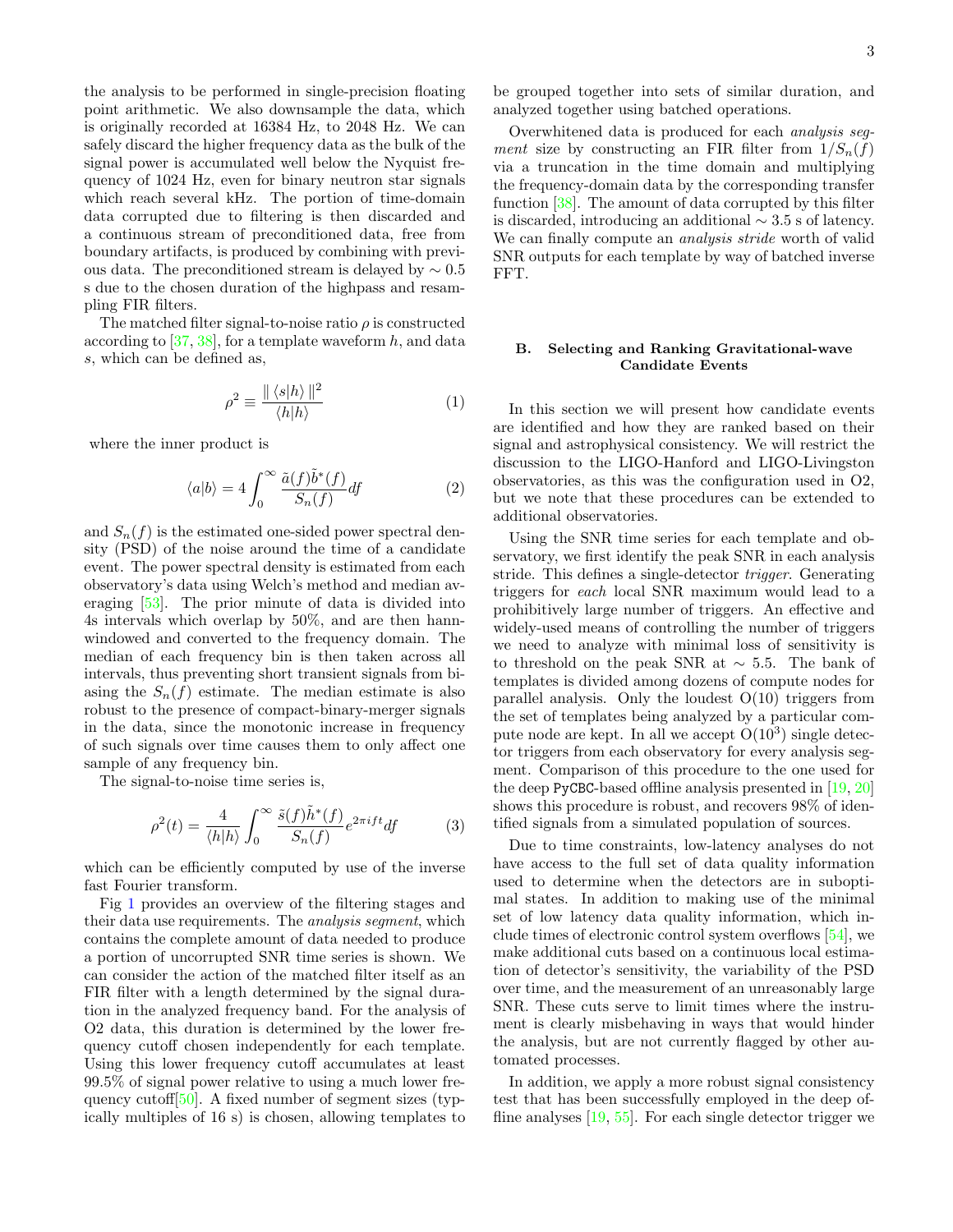calculate a  $\chi^2$  signal consistency test defined as

$$
\chi_r^2 = \frac{1}{2p - 2} \sum_{i=1}^{i=p} ||\langle s|h_i \rangle - \langle h_i|h_i \rangle||^2, \tag{4}
$$

where the template  $h$  is divided into  $p$  frequency bands which each contribute equally to the signal power. If the data, s, is adequately approximated by Gaussian noise with an embedded signal that is described by the waveform template h, this statistic will follow a reduced  $\chi^2$ distribution with 2p−2 degrees of freedom. Many classes of non-Gaussian noise, however, tend to produce exceedingly large  $\chi^2_r$  values [\[55,](#page-9-21) [56\]](#page-9-22), allowing the classification of triggers as due either to astrophysical signals or non-Gaussian transient noise. This test only needs to be performed for the few SNR peaks above threshold so it is not a significant fraction of the total cost of the analysis.

We use the re-weighted SNR, introduced in [\[56\]](#page-9-22) to suppress triggers caused by non-Gaussian noise transients. This re-weighted SNR,  $\tilde{\rho}$ , is given as

$$
\tilde{\rho} = \begin{cases} \rho & \text{for } \chi_r^2 < = 1 \\ \rho \left[ \frac{1}{2} \left( 1 + \left( \chi_r^2 \right)^3 \right) \right]^{-1/6} & \text{for } \chi_r^2 > 1 \end{cases} . \tag{5}
$$

To combine triggers from multiple detectors, we employ the statistic first described in [\[20\]](#page-8-19), which includes the astrophysical probability of a trigger observed with properties  $p^{S}(\vec{\theta})$ , where  $\vec{\theta}$  includes relative amplitudes, phases, and time differences between observatories. This statistic can be expressed as,

$$
\tilde{\rho}_c^2 = \tilde{\rho}_H^2 + \tilde{\rho}_L^2 + 2\ln\left(p^S(\vec{\theta})\right),\tag{6}
$$

where  $\rho_L$  and  $\rho_H$  are the re-weighted SNRs of the triggers in the LIGO Livingston and LIGO Hanford observatories respectively. This was the statistic used by the low latency PyCBC Live analysis used in O2. In future analyses, this statistic may be extended as in [\[20\]](#page-8-19) to account for noise variation over intrinsic parameters such as the masses and spins of a binary system which was used by the PyCBC-based offline analysis, and could take into account priors over the intrinsic parameters. We further require that only single detector triggers that arise from the same template in different observatories may form a coincident candidate event. Finally, we impose a maximum 15 ms time delay between triggers from the two observatories, as the largest possible Hanford-Livingston time-of-flight is  $\sim$  10 ms. If there are multiple candidate events from different templates, we choose the one with the largest  $\rho_c$  value.

### <span id="page-3-0"></span>C. Background Estimation

As the next step, we need to determine if a candidate is significant enough for consideration by astronomers and intermediate follow-up processes. To determine the statistical significance of a candidate event, we calculate the



<span id="page-3-1"></span>FIG. 2. Variability of the relationship between the ranking statistic and the false alarm rate (FAR) for independent analysis periods during O1. A green line is placed at the threshold for astronomical alerts (1 per 2 months). Background estimates were computed over 5 hour analysis periods. The mapping between the ranking statistic and the FAR is stable with the notable exception of classes of astrophysical (blue) and instrumental (red) outliers.

false alarm rate of the analysis producing an event with as large a statistic value as the candidate event. The background of false coincidences is measured empirically by a resampling procedure of the data.

The data in one detector is shifted in time relative to the other detector to create a simulated analysis. Since we use time shifts that are greater than the maximum physical time-of-flight between observatories, which is 10 ms between the LIGO observatories, this analysis will only produce non-astrophysical coincidences. We repeatedly shift the data by increments of 100 ms to generate as much background as possible. Since the analysis of each detector is independent of the time shift, we can in practice calculate the background of false coincidences by many recombinations of the single-detector triggers, which involve computationally trivial operations. This is the same procedure used by the offline analysis [\[19\]](#page-8-12).

For the low-latency analysis, a rolling buffer of single detector triggers is stored, which is approximately 5 hours in duration. This is used to estimate the significance of a given event down to a false alarm rate of 1 per 100 years. The limit of the inverse FAR that can be estimated, IFAR, is related to the amount of past data stored,  $T_{buffer}$ , and the time shift size,  $T_{shift}$ , by

$$
IFAR = \frac{T_{buffer}^2}{T_{shift}} \tag{7}
$$

Since only 5 hours of past data is kept, the background estimate will adapt to changes in the detector state on this time scale. This is important given that the analysis will inevitably include times of highly nonstationary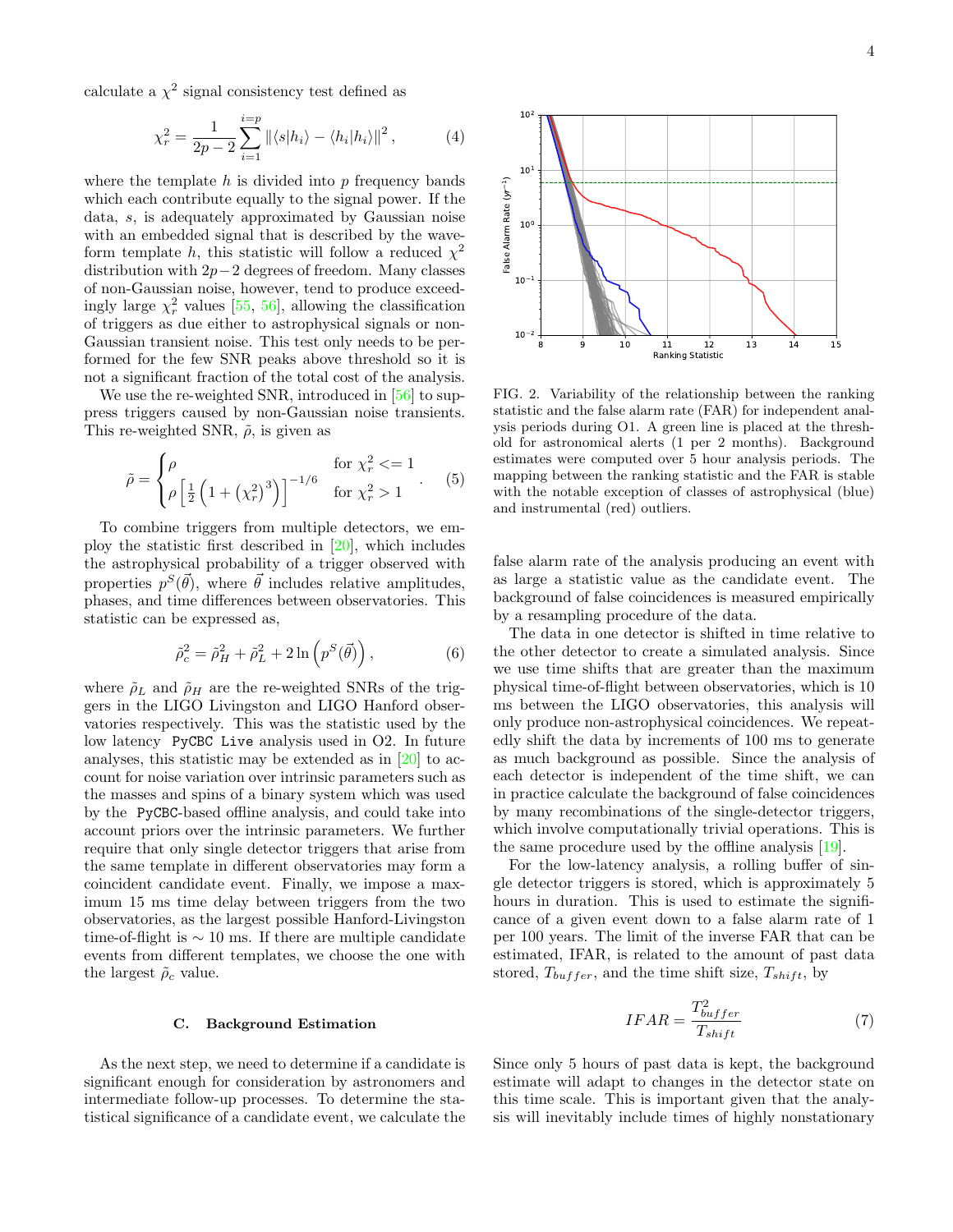data, which may be later identified and vetoed from the full offline, archival analyses.

To demonstrate how different data quality affects the background, independent 5-hour data sections from the first Advanced LIGO observing run were analyzed with the PyCBC Live analysis for a total of 14.8 days. A single background estimate from each was recorded and the variability of the background estimates calculated across these sections can be seen in Fig [2.](#page-3-1) Beyond a few outliers, the background estimates for independent analysis periods is stable, with the threshold for astronomical alerts (1 false alarm per 2 months) corresponding to a ranking statistic of 8.55 to 8.75.

The two cases when the background estimate is not stable are in the presence of a loud coincident event (blue) and a broadband disturbance in the PSD (red). Triggers participating in coincident events are included in the background estimate to ensure an unbiased rate of false alarms [\[57\]](#page-9-23). Similar behavior is seen in estimates from the high-latency searches [\[19,](#page-8-12) [57\]](#page-9-23).

Due to the low-latency nature of this pipeline, fewer data quality products are available to be utilized by the search. The data quality information distributed in lowlatency includes only short term disturbances that are often vetoed by the consistency checks the search incorporates [\[29\]](#page-8-21). Data quality products that indicate broadband biases to the PSD, which generally necessitate the removal of that time from analyses, are not processed in low-latency, and hence not available to this search. These disturbances lead to an increase in the rate of loud noncoincident events that are incorporated into the background. In O2, the amount of time that the low-latency search processed, but was not searched by the PyCBCbased offline analysis due to additional data quality inputs is approximately 2.1 days, indicating that 2% of data which the low-latency search would analyze is later thrown out in the offline analysis [\[54\]](#page-9-20).

### D. Architecture and Computational Considerations

In this section we will discuss the high level architecture of the PyCBC Live analysis, along with the computational cost and scaling. Fig [3](#page-4-0) provides a high level diagram of how the analysis is ordered. We see that data from the observatories is first distributed to computing clusters, such as the ATLAS supercomputer [\[58\]](#page-9-24), onto cluster nodes via multicast.

Once data is distributed to the cluster nodes, the PyCBC Live analysis takes over and calculates the SNR time series for each template and observatory, which is a highly parallel process. To ensure the analysis completes in a time shorter than the analysis stride, we distribute the work over multiple computing nodes by use of task parallelization via Message Passing Interface (MPI [\[59\]](#page-9-25)), represented in blue in Fig [3.](#page-4-0)

In the early advanced-detector era, template banks typically contain  $O(10^5)$  templates. However, template



<span id="page-4-0"></span>FIG. 3. The high level overview of how data is flowing from the observatories through the PyCBC Live analysis, to GraceDB[\[35\]](#page-9-5), and finally to astronomers by way of the Gamma-ray Coordinates Network (GCN). The work nodes (blue) process different portions of a template bank, while the control node (gray) collates all these results and determines if there is a significant candidate event.

waveforms are sufficiently short that they can be generated once at the beginning of an analysis and stored in system memory indefinitely. We see in Fig [1](#page-1-1) how the duration of the template affects the length of an individual analysis segment. Templates are grouped in batches of similar duration and analyzed together. This allows for the calculation of the SNR time series to be further parallelized on each compute node using OpenMP by taking advantage of the well optimized batched FFT algorithms provided by FFTW [\[60\]](#page-9-26) and Intel's MKL library.

Conceptually, each compute node handles its own section of the template bank independently of the others and produces its own set of single detector triggers. This computation comprises the vast majority of the overall computing cost of the analysis. It is efficient to simply transfer the recorded triggers from all the nodes to a single control node (gray in Fig [3\)](#page-4-0) where triggers from separate observatories are combined into candidate events, ranked, and assigned a statistical significance after the background is estimated. This same process is responsible for finally uploading a candidate event to the Gravitational-wave Candidate Database (GraceDB) [\[35\]](#page-9-5) if it passes nominal false alarm rate thresholds (typically  $1 / day$ ).

To ensure that the analysis keeps up with the incoming data, it is sufficient to simply use enough worker nodes such that it completes the previous set of analysis segments before it must begin the next. In practice, the analysis is configured to only take 80% of this time. During an observing run there are disruptions in the data stream, or other delays, which cause the data distribution and analysis to fall behind. When the disruption subsides, this extra headroom allows the analysis to catch up rapidly.

A common measurement of computational performance for a template-based gravitational-wave search is how many templates a CPU core can analyze in real time.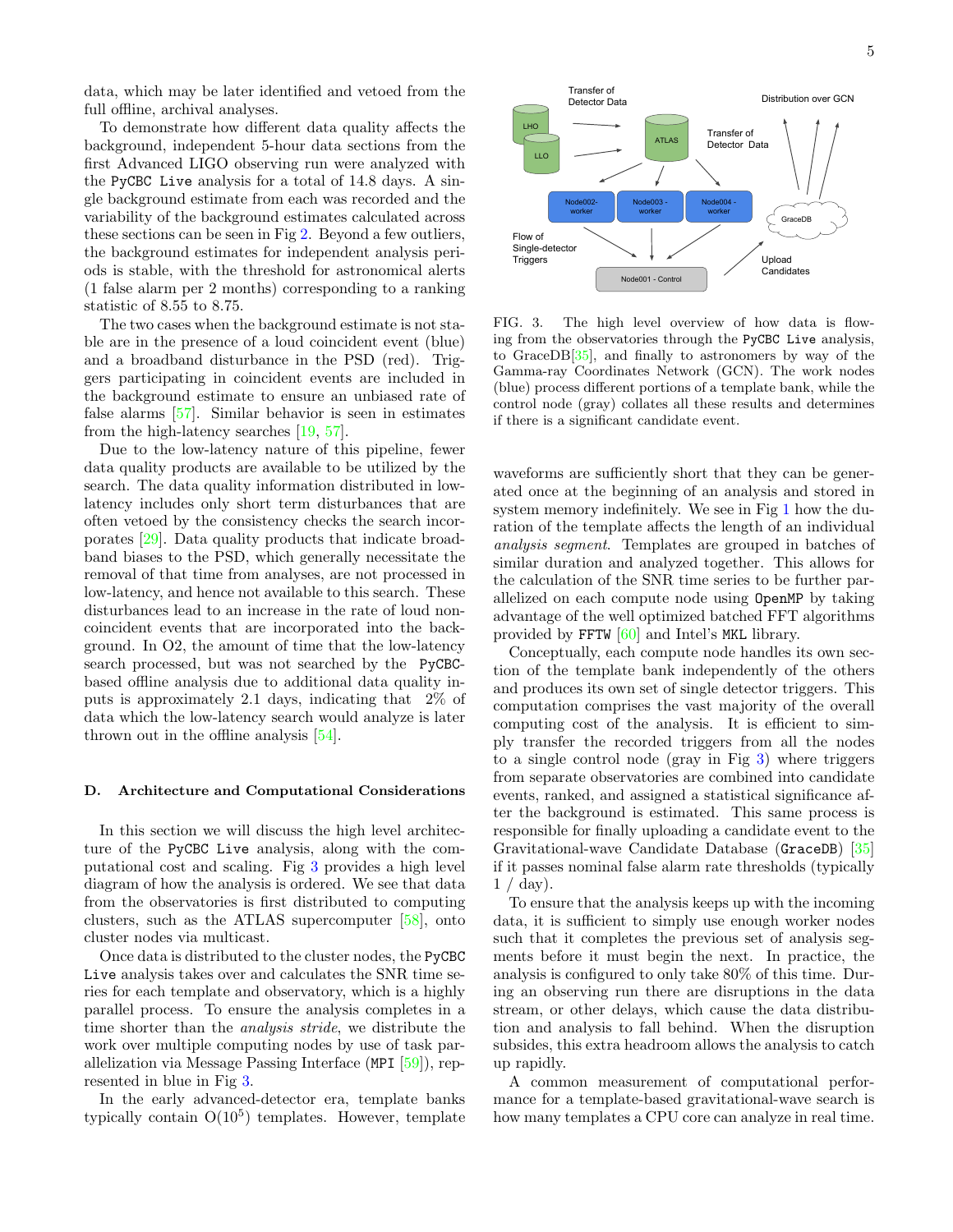During O2 this analysis achieved an in-situ performance of 5000 templates per core at 80% load, or 6300 templates per core at full machine load. The computational scaling of this analysis is related to the length of templates which need to be analyzed, and the latency desired. For a similar analysis to the one performed in O2, reducing the analysis stride from 8 to 4 seconds, decreases the average analysis-induced latency from 16 to 10 seconds, while increasing the computational cost by just under a factor of 2. This occurs because the computational cost C has roughly the following scaling relation,

$$
C \propto \frac{\bar{T} \ln(\bar{T})}{T_{stride}} \tag{8}
$$

where  $\overline{T}$  is the template duration averaged over the template bank, and  $T_{\text{stride}}$  is the *analysis stride*.  $\overline{T}$  is primarily determined by the shape of the PSD during a particular observing run. There is a balance between the latency of the analysis and the computational cost. Also note that a reduction in the analysis stride below a certain value no longer results in a proportionate drop in the average overall latency, due to unavoidable latency incurred from data transfers and conditioning filters.

### <span id="page-5-2"></span>III. SENSITIVITY OF THE ANALYSIS



<span id="page-5-0"></span>FIG. 4. Binary component masses of the samples of the offline analysis injection set. BNS population is constrained between component masses  $m_1, m_2 \in (1.0, 3.0)$   $M_{\odot}$ , the NSBH population ranges between  $m_1 \epsilon$  (1.0, 3.0),  $m_2 \epsilon$  (1.0, 97.), and the BBH population ranges between  $m_1$ ,  $m_2 \in (1.0, 99.0)$  and  $m_2 + m_1 < 100$ .

The sensitivity of a gravitational-wave search is estimated by simulating an astrophysical population of sources, adding the signals to a data set, and observing how many signals are detected. The source parameters of each simulated signal are selected from three bi-

<span id="page-5-1"></span>TABLE I. Relative sensitivity of the PyCBC Live low-latency analysis and the PyCBC-based offline analysis for different source classes evaluated using data from LIGO's first observing run, and using a false alarm rate threshold of 1 per 2 months. We see that the PyCBC Live analysis is close to the sensitivity of the full offline analysis which benefits from improved data quality information, improved calibration, and a larger set of signal consistency tests [\[20,](#page-8-19) [62\]](#page-9-27).

nary populations that are expected to be the most significant sources of gravitational-waves from compact binary mergers: binary neutron stars (BNS), binary black holes (BBH), and neutron star-black hole binaries (NSBH). We model these sources using an effective-one-body, inspiralmerger-ringdown waveform model for NSBH and BBH signals and a post-Newtonian, inspiral-only model for BNS systems [\[41–](#page-9-10)[44\]](#page-9-11). Once these signals are added into detector data from LIGO's first observing run, the full PyCBC Live search is conducted and signals are recovered with an estimated false alarm rate. The sensitivity of the analysis can be determined by a weighted Monte Carlo integration of the distances at which sources are found above a given detection threshold [\[49,](#page-9-14) [61\]](#page-9-28).

Here we take a subset of the software injections used to evaluate the offline PyCBC analysis [\[20\]](#page-8-19) and compare the sensitivity of the low latency PyCBC Live and PyCBCbased offline analyses. To minimize differences where possible, we consider the same detection statistic for both, however, we note that the offline analysis used in the first observing run of Advanced LIGO treated background separately for templates corresponding to mergers with total mass less than four solar masses [\[49\]](#page-9-14), whereas the PyCBC Live analysis treats them together. We expect this difference to increase the sensitivity of the offline analysis to lower-mass sources. We consider O(1000) BNS, BBH, and NSBH-like sources. These injections sufficiently cover the parameter space investigated during the O1 offline analysis as can be seen in Figure [4.](#page-5-0) The source orientation and sky location is chosen isotropically, and sources are weighted based on their distance so as to achieve an effective uniform-in-volume distribution. We choose to evaluate the sensitivity at a false alarm rate of 1 per 2 months, to match the threshold used for alert generation by LIGO/Virgo. Table [I](#page-5-1) shows that despite the differences in the PyCBC Live and PyCBC-based offline analysis the sensitivity is comparable and matches our expectation.

# IV. MULTIDETECTOR SKY LOCALIZATION

The addition of a third instrument to the detector network dramatically reduces the uncertainty on the sky lo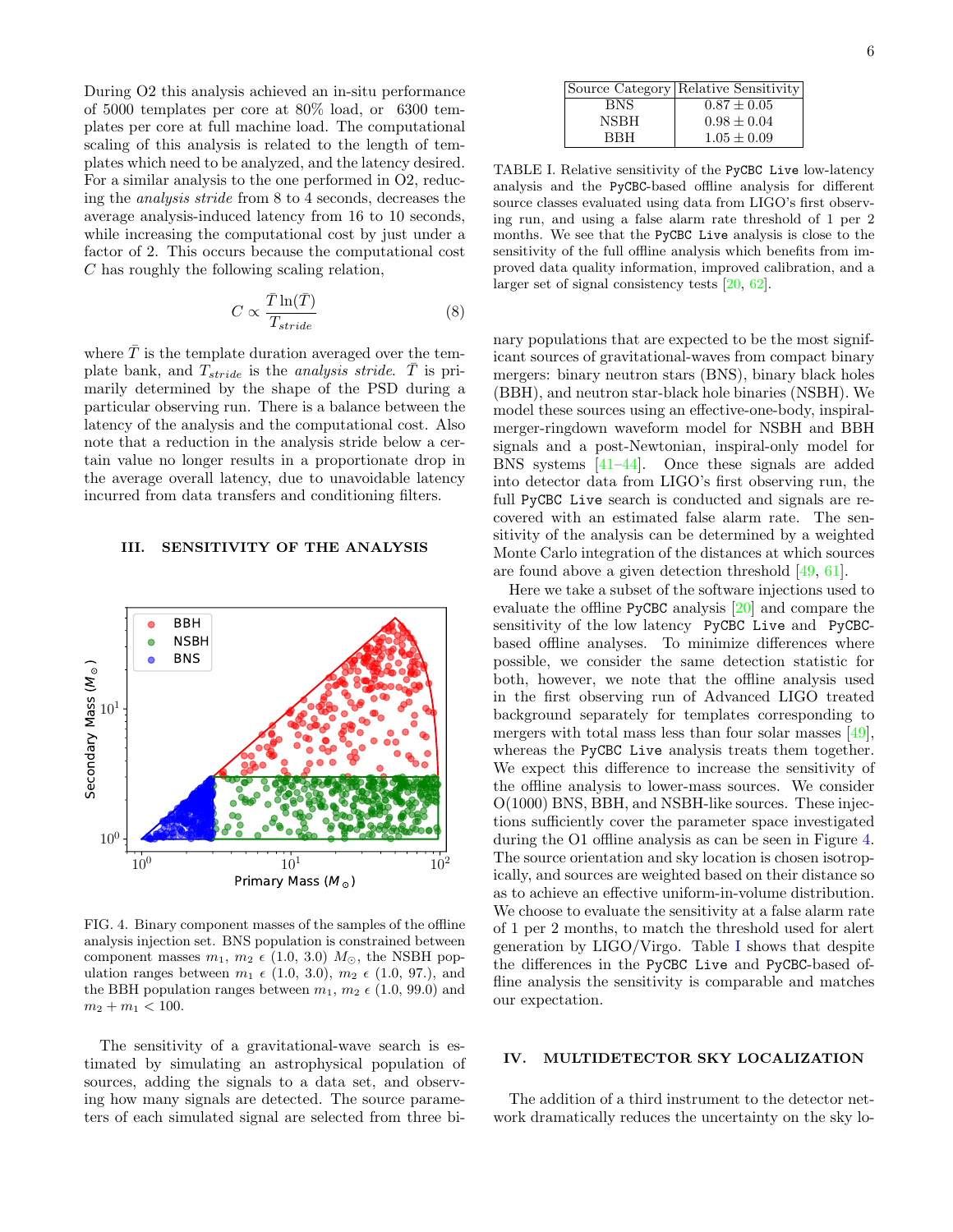calization of candidate events, in some cases going from hundreds to tens of square degrees [\[63\]](#page-9-29). The additional detector does not need to be as sensitive as the others to provide a noticeable contribution, and in fact does not need to detect the candidate at all, as demonstrated by GW170817. The rapid advance of the Virgo commissioning during 2017, therefore, prompted the need to include its data in the rapid localization of low-latency candidates from PyCBC Live.

An optimal search of three-detector data involves matched-filtering all detectors separately and combining the result in a way that varies over a grid of many possible source sky locations [\[64\]](#page-9-30). Thus, its implementation is considerably more complex than the two-detector coincidence algorithm described earlier. However, if two of the detectors have a comparable sensitivity and the third is much less sensitive—a configuration expected for the LIGO/Virgo network towards the end of O2—applying the simple coincidence to the first two detectors and ignoring the third provides a reasonable approximation to the optimal search in terms of detection rate [\[64\]](#page-9-30).

The rapid localization of candidates identified in low latency is performed by the BAYESTAR algorithm [\[34\]](#page-9-4). The most recent version of BAYESTAR takes as input a candidate's complex SNR time series and a local estimate of the noise PSD from any number of detectors, regardless of which detectors actually reported a trigger for that candidate. Therefore, PyCBC Live proceeds as follows. If a candidate from the LIGO detectors is found significant enough to submit to GraceDB, we check the availability and quality status information of Virgo data for the entire duration of the template that produced the candidate. If the checks pass, we calculate the Virgo complex SNR time series around the time of the candidate, using the same template. This incurs negligible computation cost, since it involves a single template and less than 0.1s of data. The resulting set of SNR time series from LIGO and possibly Virgo is handed over to BAYESTAR to generate the low-latency localization, regardless of the SNR of the candidate in Virgo. The significance of the candidate does not use the Virgo SNR and is based on LIGO data only. In this way, we can rapidly produce a threedetector localization without having to calculate a threedetector ranking statistic and estimate its background distribution. Note that the same procedure is also applied to significant single-detector LIGO candidates (see Sec.  $VA$ ), such that their localization is actually based on two detectors, if Virgo data are available.

Virgo is expected to be significantly more sensitive in O3 and will thus require a three-detector ranking statistic in order for the search to achieve its maximum sensitivity. Nevertheless, the technique described above can still be applied for new detectors—such as KAGRA—which may join the network with an initially reduced sensitivity as their commissioning proceeds.

We test the described multidetector localization procedure by simulating 3000 BNS, NSBH and BBH signals immersed in Gaussian noise, detecting them with PyCBC



<span id="page-6-1"></span>FIG. 5. Reliability of the rapid sky localization of simulated signals detected by PyCBC Live and localized by BAYESTAR. The blue curve shows signals detected and localized using the LIGO Hanford (H) and Livingston (L) detectors only, and only using point estimates of the arrival time, arrival phase and SNR at the two detectors. In the orange curve, the point estimates are replaced by the full SNR time series from the two detectors. In the green curve, the SNR time series from Virgo (V) is included as well, regardless of the presence of a Virgo trigger. The gray band is the binomial 95% interval given the number of detected simulations. The fraction of signals whose true location falls within a given credible region is close to the expectation, although the HLV localizations tend to be slightly larger than expected.

Live and generating localization maps of the resulting candidates as described. Waveform models, similar to those used in Sec. [III](#page-5-2) are used, and all sources are distributed uniformly in volume, sky location and spatial orientation. The detector noise is simulated from analytic PSD models, qualitatively comparable to estimates from the tenth engineering run of the LIGO detectors, and a factor of  $\sim 3$  less sensitive for Virgo<sup>[1](#page-6-0)</sup>. Such models are chosen to represent the sensitivity of the detectors at the end of O2. The reliability of the produced localization maps can be tested by plotting the fraction of simulated signals whose true location falls within a certain probability of the posterior sky location. Figure [5](#page-6-1) shows such a plot for three configurations: (i) the BAYESTAR algorithm employed during O1 and early O2, which only used point estimates of the candidate event time, amplitude and phase instead of the full SNR time series (blue), (ii) BAYESTAR in its late-O2 version, using the full SNR time series, but from LIGO detectors only (orange), and (iii) BAYESTAR using the full LIGO and Virgo SNR time

<span id="page-6-0"></span><sup>1</sup> Specifically the aLIGOMidLowSensitivityP1200087 and Ad-VEarlyLowSensitivityP1200087 models from LALSimulation [\[65\]](#page-9-31).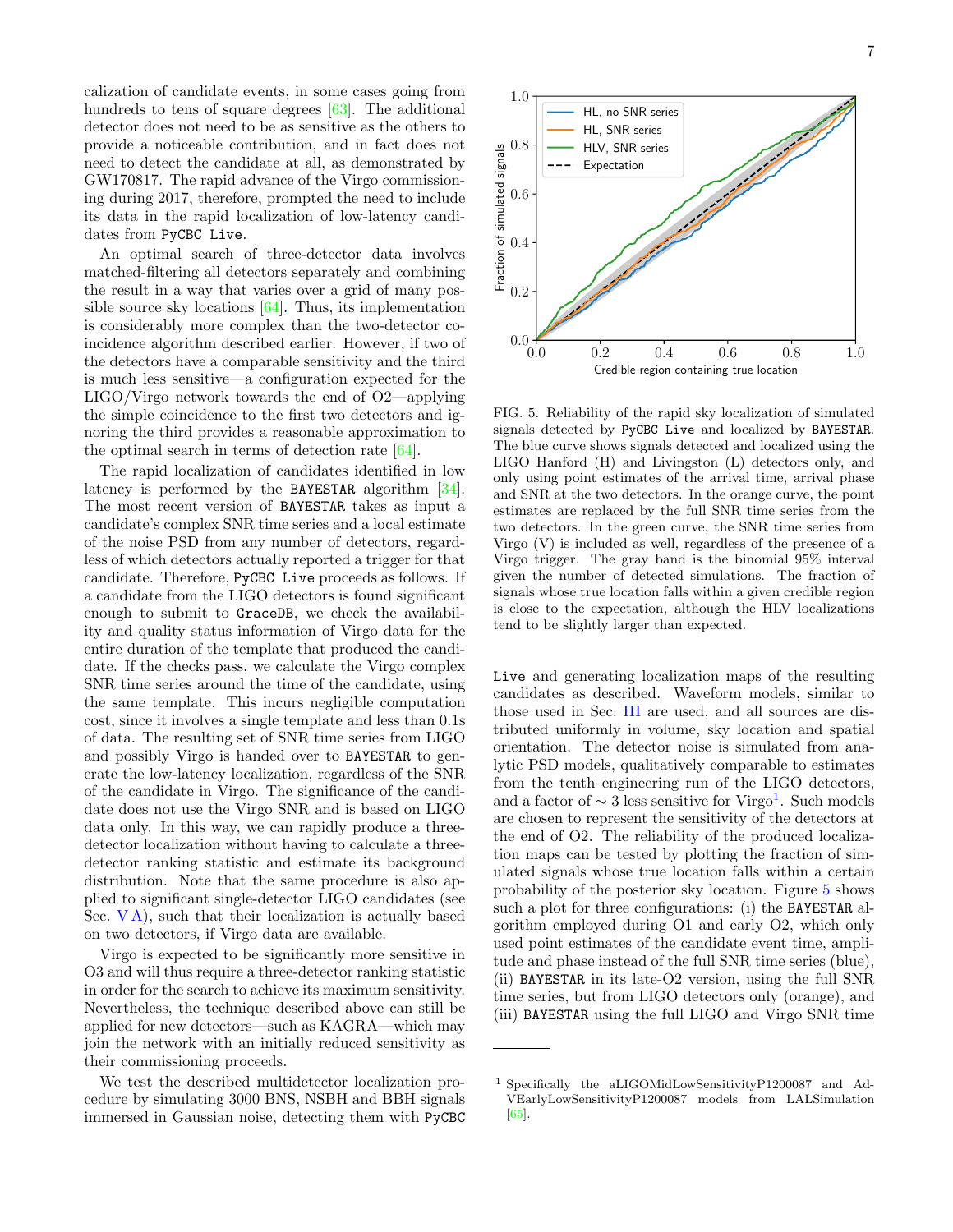series (green).

We find that using the SNR time series leads to consistent sky localizations, although the posteriors with Virgo are slightly conservative: about 60% of the 50% credible regions contain the simulated location. We attribute this small discrepancy to a tunable parameter in the BAYESTAR algorithm, which we have left at the default value for the purpose of this test and could in principle be optimized to achieve exactly consistent posteriors for the three-detector network as well. We conclude that the standard BAYESTAR settings produce consistent localizations for events observed by LIGO only, and slightly conservative localizations for events observed by Virgo as well. We find a typical reduction in uncertainty with the inclusion of Virgo to be roughly an order of magnitude, similarly to that found in  $[63]$ .

### V. OTHER APPLICATIONS

### <span id="page-7-0"></span>A. Single Detector Search

We have focused on the detection of gravitationalwaves that are observed in multiple detectors. It may be difficult to claim a detection based solely on a single detector analysis, due to the background incurred from a detector's non-Gaussian noise transients. However, as the sensitivity of the instrument increases, and the detection rate increases, it has been found that some of the most significant single detector triggers may be astrophysical in origin [\[66\]](#page-9-32). Maximizing the scientific output of a compact binary merger requires electromagnetic observations as close to the merger as possible  $[67]$ , so rapidly identifying and distributing the most promising candidates when only a single detector is operating is warranted. Unfortunately, sky localization is a significant challenge in this case from gravitational-wave observation alone. On the other hand, observations of associated prompt gamma-ray emissions, for instance with widefield observatories like Fermi/GBM [\[68\]](#page-9-34), may be able to localize the event with sufficient precision for subsequent followup.

To allow for the detection of gravitational waves from compact binary mergers even when only a single detector is running, we can employ most of the tools we have already described. The ranking of gravitational-wave triggers at a single detector level, proceeds in the same manner. However, a few additional cuts are made to help cope with the decreased ability to reject noise. Candidates which are consistent with very short-duration signals are excluded, due to the difficulty in separating short duration transient noise from high mass binary black hole mergers [\[62\]](#page-9-27). In addition, our signal consistency test is more stringently applied and a cut directly on the reduced  $\chi^2$  < 4 is used. The primary goal is to enable the detection of binary neutron star mergers, which are well modelled by the templates and chirp for a relatively long time, making our signal consistency tests particularly effective. In addition, binary neutron star candidates have the highest chance of being aided in sky localization by coincident wide-field gamma-ray observations. Finally, candidates are chosen and distributed based on an empirically-measured threshold which produces false alarms at a rate of less than 1 / month.

### B. Data Monitoring

The PyCBC Live analysis was employed and ran continuously through the second observing run of Advanced LIGO, including the period of coincident observation with Virgo. Along with generating detection alerts, it was used as a low-latency monitoring tool of the data. Triggers, which include information such as time, signalto-noise, template masses and spins, along with signal consistency tests, are displayed through the LIGO detector characterization summary pages [\[69\]](#page-9-35). These are regularly monitored by analysts for anomalous behavior, which could be a sign of adverse detector behavior. This regular monitoring has also been critical to the detection of two gravitational-wave events during O2; both GW170104 and GW170608 were initially discovered by visual inspection of PyCBC Live results from these monitoring pages [\[25,](#page-8-16) [26\]](#page-8-17). In particular, GW170608, was discovered during time where the LIGO-Hanford instrument was in a commissioning phase [\[24\]](#page-8-15).

### VI. CONCLUSIONS

In this paper we have presented PyCBC Live, a simple and effective analysis designed to rapidly detect gravitational-waves from compact binary mergers, built upon the existing technologies used for the wellestablished offline analysis [\[19\]](#page-8-12), and distributed as free and open software in the PyCBC library [\[51\]](#page-9-16). PyCBC Live's successful operation during O2, where it has been involved in either the detection or analysis of all currently published gravitational-wave events [\[25](#page-8-16)[–27,](#page-8-18) [33\]](#page-9-3), demonstrates that well-known, standard frequencydomain matched filtering is a successful technique for the low-latency detection of gravitational waves.

We have primarily focused on the coincident detection of a gravitational-wave observations at the two current LIGO interferometers. In the coming years, the Virgo detector will improve in sensitivity, while KAGRA and LIGO India will also join the worldwide network of gravitational-wave observatories [\[70\]](#page-9-36). The analysis can already produce accurate sky localizations from any number of additional observatories. The analysis can also be straightforwardly extended to analyze more than two detectors in a symmetric manner. A similar technique to the multidetector compact binary merger analysis performed in the fifth and sixth observing runs of initial LIGO/Virgo [\[56\]](#page-9-22) will be investigated in the future.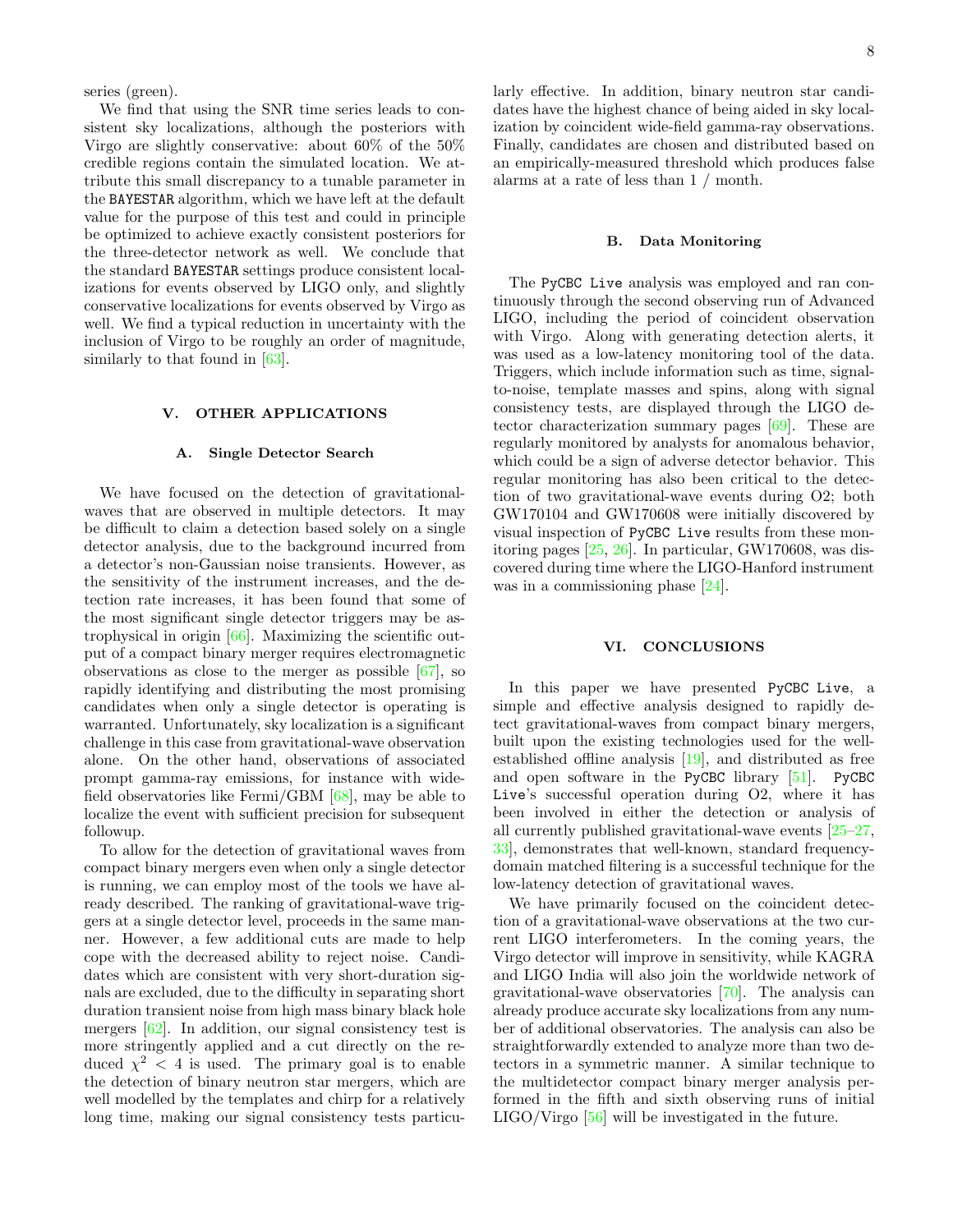## ACKNOWLEDGMENTS

We thank Thomas Dent, Duncan Brown, and Collin Capano for their input, Leo Singer for his help with BAYESTAR, along with Laura Nuttall, Gregory Mendell and Alan Weinstein for their useful comments and feedback during the internal LIGO Scientific Collaboration review process.

We acknowledge the Max Planck Gesellschaft for support and the Atlas cluster computing team at AEI Hannover. Computations were also supported by Syracuse University and NSF award OAC-1541396. We also thank

the LIGO Scientific Collaboration for access to the data and gratefully acknowledge the support of the United States National Science Foundation (NSF) for the construction and operation of the LIGO Laboratory and Advanced LIGO as well as the Science and Technology Facilities Council (STFC) of the United Kingdom, and the Max-Planck-Society (MPS) for support of the construction of Advanced LIGO. Additional support for Advanced LIGO was provided by the Australian Research Council.

TDC was supported by an appointment to the NASA Postdoctoral Program at the Goddard Space Flight Center, administered by Universities Space Research Association under contract with NASA.

- <span id="page-8-0"></span>[1] B. Abbott et al. (LIGO Scientific Collaboration, Virgo Collaboration), [Phys. Rev. Lett.](http://dx.doi.org/ 10.1103/PhysRevLett.119.161101) 119, 161101 (2017), [arXiv:1710.05832 \[gr-qc\].](http://arxiv.org/abs/1710.05832)
- <span id="page-8-1"></span>[2] A. Goldstein et al., [Astrophys. J.](http://dx.doi.org/10.3847/2041-8213/aa8f41) 848, L14 (2017), [arXiv:1710.05446 \[astro-ph.HE\].](http://arxiv.org/abs/1710.05446)
- <span id="page-8-2"></span>[3] B. P. Abbott et al. (GROND, SALT Group, Oz-Grav, DFN, INTEGRAL, Virgo, Insight-Hxmt, MAXI Team, Fermi-LAT, J-GEM, RATIR, IceCube, CAAS-TRO, LWA, ePESSTO, GRAWITA, RIMAS, SKA South Africa/MeerKAT, H.E.S.S., 1M2H Team, IKI-GW Follow-up, Fermi GBM, Pi of Sky, DWF (Deeper Wider Faster Program), Dark Energy Survey, MASTER, AstroSat Cadmium Zinc Telluride Imager Team, Swift, Pierre Auger, ASKAP, VINROUGE, JAGWAR, Chandra Team at McGill University, TTU-NRAO, GROWTH, AGILE Team, MWA, ATCA, AST3, TOROS, Pan-STARRS, NuSTAR, ATLAS Telescopes, BOOTES, CaltechNRAO, LIGO Scientific, High Time Resolution Universe Survey, Nordic Optical Telescope, Las Cumbres Observatory Group, TZAC Consortium, LOFAR, IPN, DLT40, Texas Tech University, HAWC, ANTARES, KU, Dark Energy Camera GW-EM, CALET, Euro VLBI Team, ALMA), [Astrophys. J.](http://dx.doi.org/10.3847/2041-8213/aa91c9) 848, L12 (2017), [arXiv:1710.05833 \[astro-ph.HE\].](http://arxiv.org/abs/1710.05833)
- <span id="page-8-3"></span>[4] D. A. Coulter et al., [Science \(2017\), 10.1126/sci](http://dx.doi.org/10.1126/science.aap9811)[ence.aap9811,](http://dx.doi.org/10.1126/science.aap9811) [Science358,1556(2017)], [arXiv:1710.05452](http://arxiv.org/abs/1710.05452) [\[astro-ph.HE\].](http://arxiv.org/abs/1710.05452)
- <span id="page-8-4"></span>[5] B. Paczynski, ApjL 308[, L43 \(1986\).](http://dx.doi.org/10.1086/184740)
- [6] J. Goodman, ApjL 308[, L47 \(1986\).](http://dx.doi.org/10.1086/184741)
- [7] D. Eichler, M. Livio, T. Piran, and D. N. Schramm, Nature 340[, 126 \(1989\).](http://dx.doi.org/10.1038/340126a0)
- <span id="page-8-5"></span>[8] R. Narayan, B. Paczynski, and T. Piran, [ApjL](http://dx.doi.org/10.1086/186493) 395, L83 [\(1992\),](http://dx.doi.org/10.1086/186493) [astro-ph/9204001.](http://arxiv.org/abs/astro-ph/9204001)
- <span id="page-8-6"></span>[9] L.-X. Li and B. Paczyński, ApjL  $507$ [, L59 \(1998\),](http://dx.doi.org/10.1086/311680) [astro](http://arxiv.org/abs/astro-ph/9807272)[ph/9807272.](http://arxiv.org/abs/astro-ph/9807272)
- [10] S. Rosswog, Apj 634[, 1202 \(2005\),](http://dx.doi.org/10.1086/497062) [astro-ph/0508138.](http://arxiv.org/abs/astro-ph/0508138)
- <span id="page-8-7"></span>[11] B. D. Metzger, G. Martínez-Pinedo, S. Darbha, E. Quataert, A. Arcones, D. Kasen, R. Thomas, P. Nugent, I. V. Panov, and N. T. Zinner, [Mon. Notices Royal](http://dx.doi.org/ 10.1111/j.1365-2966.2010.16864.x) Astron. Soc 406[, 2650 \(2010\),](http://dx.doi.org/ 10.1111/j.1365-2966.2010.16864.x) [arXiv:1001.5029 \[astro](http://arxiv.org/abs/1001.5029)[ph.HE\].](http://arxiv.org/abs/1001.5029)
- <span id="page-8-8"></span>[12] T. Adams, D. Buskulic, V. Germain, G. M. Guidi, F. Marion, M. Montani, B. Mours, F. Piergiovanni, and G. Wang, [Class. Quant. Grav.](http://dx.doi.org/10.1088/0264-9381/33/17/175012) 33, 175012 (2016),

[arXiv:1512.02864 \[gr-qc\].](http://arxiv.org/abs/1512.02864)

- <span id="page-8-10"></span>[13] C. Messick *et al.*, Phys. Rev. D **95**[, 042001 \(2017\),](http://dx.doi.org/10.1103/PhysRevD.95.042001) [arXiv:1604.04324 \[astro-ph.IM\].](http://arxiv.org/abs/1604.04324)
- [14] F. Marion, in Proceedings of Rencontres de Moriond on Gravitational Waves and Experimental Gravity 2003 (2004) pp. 23–29.
- [15] D. Buskulic (LIGO Scientific Collaboration, Virgo Collaboration), Proceedings, 14th Workshop on Gravitational wave data analysis (GWDAW-14): Rome, Italy, January 26-29, 2010, [Class. Quant. Grav.](http://dx.doi.org/ 10.1088/0264-9381/27/19/194013) 27, 194013 [\(2010\).](http://dx.doi.org/ 10.1088/0264-9381/27/19/194013)
- [16] K. Cannon et al., [The Astrophysical Journal](http://stacks.iop.org/0004-637X/748/i=2/a=136) 748, 136 [\(2012\).](http://stacks.iop.org/0004-637X/748/i=2/a=136)
- <span id="page-8-9"></span>[17] K. Cannon, A. Chapman, C. Hanna, D. Keppel, A. C. Searle, and A. J. Weinstein, [Phys. Rev. D](http://dx.doi.org/ 10.1103/PhysRevD.82.044025) 82, 044025  $(2010)$ .
- <span id="page-8-11"></span>[18] S. Hooper, S. K. Chung, J. Luan, D. Blair, Y. Chen, and L. Wen, Phys. Rev. D86[, 024012 \(2012\),](http://dx.doi.org/10.1103/PhysRevD.86.024012) [arXiv:1108.3186](http://arxiv.org/abs/1108.3186)  $|gr-qc|$ .
- <span id="page-8-12"></span>[19] S. A. Usman et al., [Class. Quant. Grav.](http://dx.doi.org/10.1088/0264-9381/33/21/215004) 33, 215004 [\(2016\),](http://dx.doi.org/10.1088/0264-9381/33/21/215004) [arXiv:1508.02357 \[gr-qc\].](http://arxiv.org/abs/1508.02357)
- <span id="page-8-19"></span>[20] A. H. Nitz, T. Dent, T. Dal Canton, S. Fairhurst, and D. A. Brown, [Astrophys. J.](http://dx.doi.org/ 10.3847/1538-4357/aa8f50) 849, 118 (2017), [arXiv:1705.01513 \[gr-qc\].](http://arxiv.org/abs/1705.01513)
- <span id="page-8-13"></span>[21] T. Dal Canton et al., Phys. Rev. D90[, 082004 \(2014\),](http://dx.doi.org/10.1103/PhysRevD.90.082004) [arXiv:1405.6731 \[gr-qc\].](http://arxiv.org/abs/1405.6731)
- <span id="page-8-14"></span>[22] B. P. Abbott et al. (LIGO Scientific Collaboration, Virgo Collaboration), [Phys. Rev. Lett.](http://dx.doi.org/ 10.1103/PhysRevLett.119.141101) 119, 141101 (2017), [arXiv:1709.09660 \[gr-qc\].](http://arxiv.org/abs/1709.09660)
- [23] B. P. Abbott et al. (LIGO Scientific Collaboration, Virgo Collaboration), [Phys. Rev. Lett.](http://dx.doi.org/ 10.1103/PhysRevLett.118.221101) 118, 221101 (2017), [arXiv:1706.01812 \[gr-qc\].](http://arxiv.org/abs/1706.01812)
- <span id="page-8-15"></span>[24] B. P. Abbott et al. (LIGO Scientific Collaboration, Virgo Collaboration), [Astrophys. J.](http://dx.doi.org/ 10.3847/2041-8213/aa9f0c) 851, L35 (2017), [arXiv:1711.05578 \[astro-ph.HE\].](http://arxiv.org/abs/1711.05578)
- <span id="page-8-16"></span>[25] LIGO Scientific Collaboration, Virgo Collaboration, [GCN Circ.](https://gcn.gsfc.nasa.gov/gcn3/20364.gcn3) 20364 (2017).
- <span id="page-8-17"></span>[26] LIGO Scientific Collaboration, Virgo Collaboration, [GCN Circ.](https://gcn.gsfc.nasa.gov/gcn3/21221.gcn3) 21221 (2017).
- <span id="page-8-18"></span>[27] LIGO Scientific Collaboration, Virgo Collaboration, [GCN Circ.](https://gcn.gsfc.nasa.gov/gcn3/21474.gcn3) 21474 (2017).
- <span id="page-8-20"></span>[28] L. K. Nuttall, [Phil. Trans. Roy. Soc. Lond.](http://dx.doi.org/10.1098/rsta.2017.0286) A376, [20170286 \(2018\),](http://dx.doi.org/10.1098/rsta.2017.0286) [arXiv:1804.07592 \[astro-ph.IM\].](http://arxiv.org/abs/1804.07592)
- <span id="page-8-21"></span>[29] B. P. Abbott et al. (LIGO Scientific Collaboration, Virgo